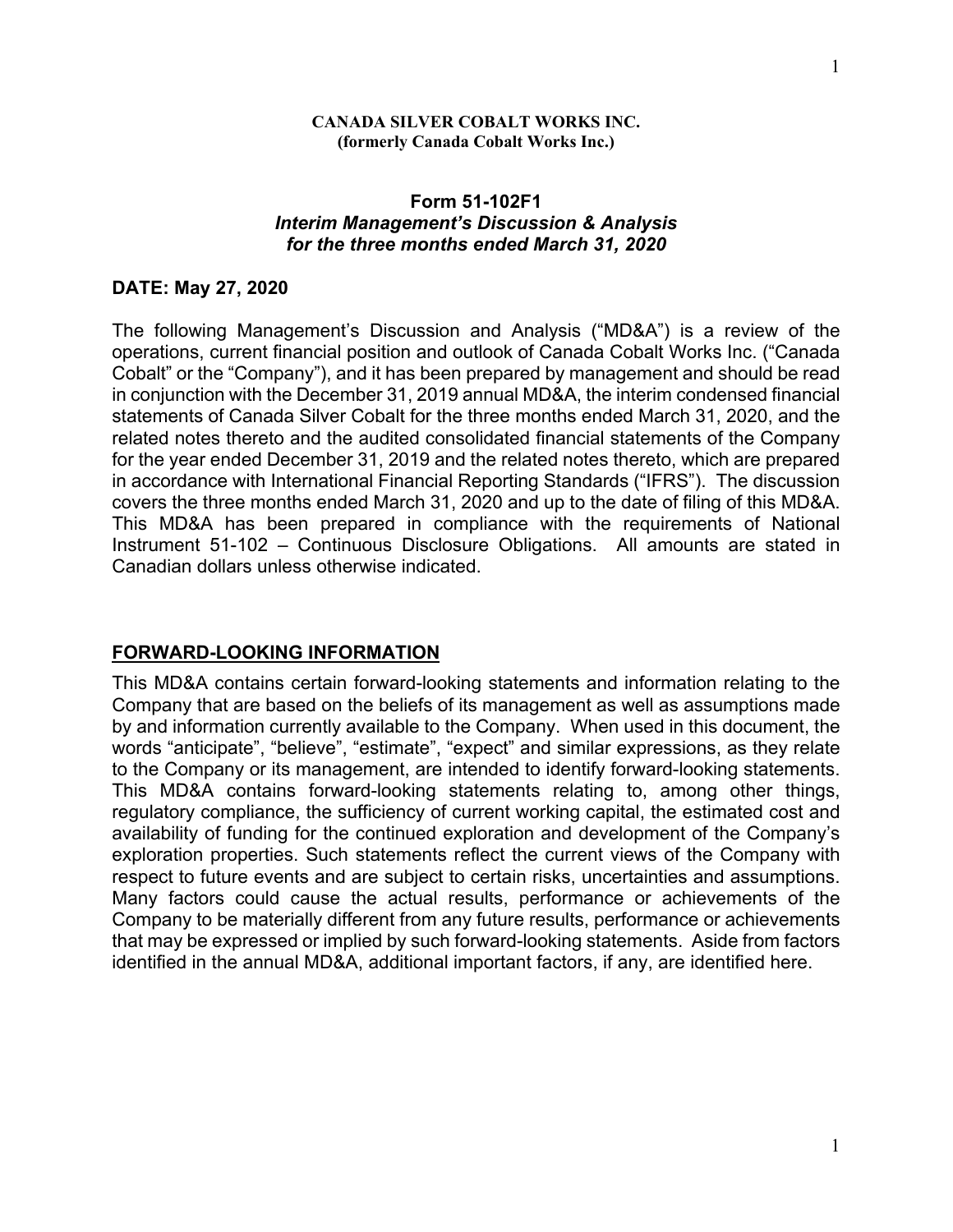### **DESCRIPTION OF BUSINESS**

Canada Silver Cobalt Works Inc. is a junior natural resource company whose business is to seek out exploration opportunities with a focus on the Castle Silver Mine property in Haultain and Nicol Townships, Ontario. Operations are conducted either directly or through consulting agreements with third-parties. The Company finances its properties by way of equity or debt financing or by way of joint ventures. Additional information is provided in the Company's audited consolidated financial statements for the year ended December 31, 2019, and the Company's interim condensed consolidated financial statements for the three months ended March 31, 2020. These documents are available on SEDAR at www.sedar.com.

The Company also maintains a website at www.canadasilvercobaltworks.com.

The Company is a reporting issuer in the Provinces of British Columbia, Alberta and Ontario, and trades on the TSX Venture Exchange ("TSXV") under the symbol CCW.

The corporate office of the Company is located at 3028 Quadra Court, Coquitlam, BC, V3B 5X6

### **FINANCINGS**

On January 15, 2018, the Company closed a private placement offering, raising gross proceeds of \$1,030,000. The Company issued 2,942,857 units at a price of \$0.35 per unit. Each unit comprises one common share and one share purchase warrant. Each warrant will entitle the holder thereof to purchase one additional common share of the Company at an exercise price of \$0.50 per share for a period of two years from closing.

On July 27, 2018, the Company closed a private placement offering, raising gross proceeds of \$1,449,054. The Company issued 2,229,313 units at a price of \$0.65 per unit. Each unit comprises one common share and one share purchase warrant. Each warrant will entitle the holder thereof to purchase one additional common share of the Company at an exercise price of \$0.90 per share for a period of two years from closing. Finder's fees were paid in connection with the private placement in the amount of \$36,630 cash and 56,534 broker warrants on the same terms as the purchaser warrants.

On September 6, 2019 the Company closed a private placement offering, raising gross proceeds of \$423,000. The Company issued 1,410,000 units at a price of \$0.30 per unit. Each unit comprises one common share and one share purchase warrant. Each warrant will entitle the holder thereof to purchase one additional common share of the Company at an exercise price of \$0.50 per share for a period of 2 years.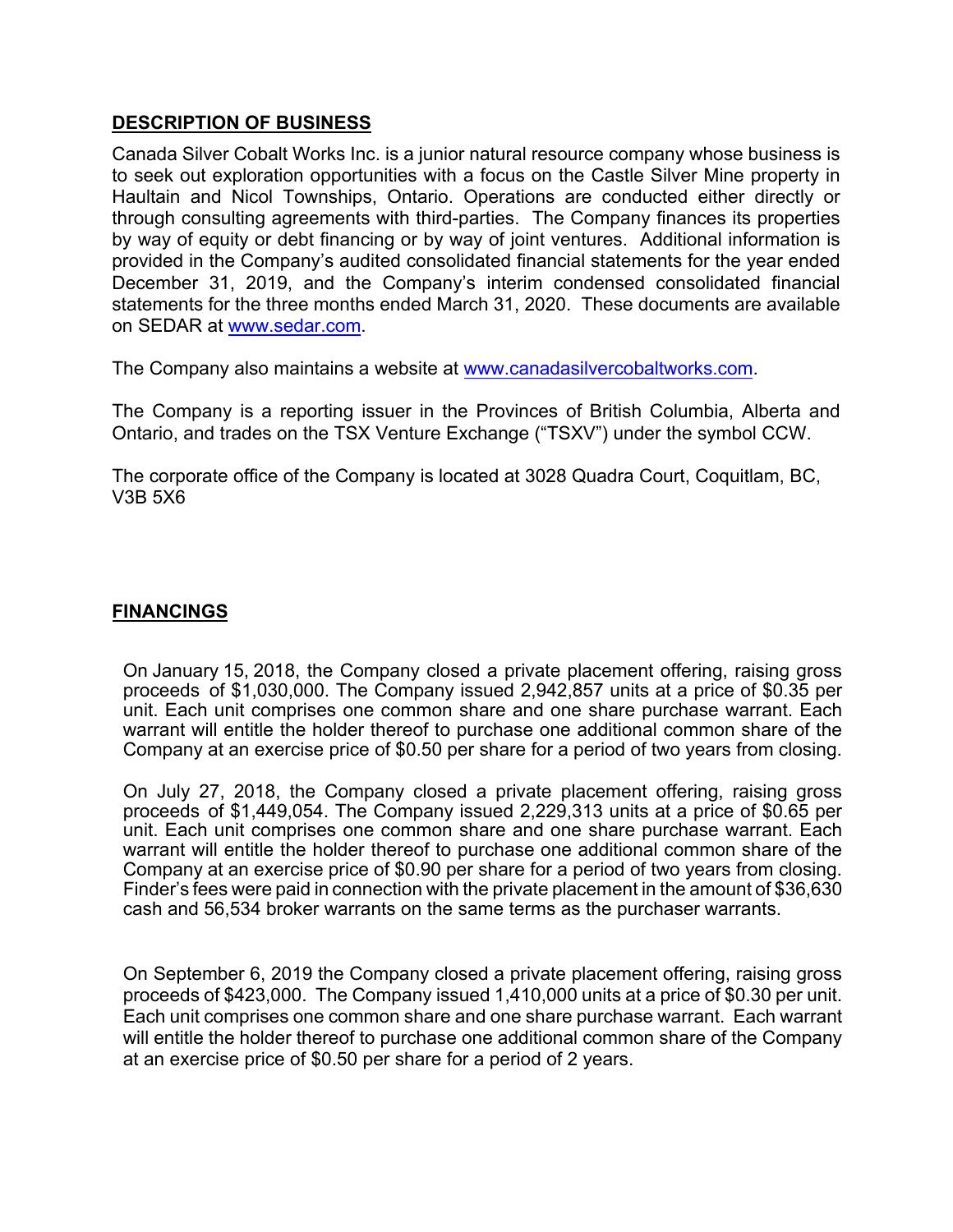On September 23, 2019 the Company closed a private placement offering, raising gross proceeds of \$305,000. The Company issued 1,016,667 units at a price of \$0.30 per unit. Each unit comprises one common share and one share purchase warrant. Each warrant will entitle the holder thereof to purchase one additional common share of the Company at an exercise price of \$0.50 per share for a period of 2 years.

November 14, 2019 the Company closed an over-subscribed hard dollar financing of 4,018,571units at 35 cents per unit for total proceeds of \$1,406,500. Each unit consisted of one common share in the capital of the Company and one share purchase warrant. Each warrant entitles the holder to purchase one share of the Company for a period of 24 months from closing at an exercise price of 55 cents per share.

On December 4, 2019 the Company closed a non-brokered flow-through ("FT") private placement with strategic investors, raising gross proceeds of \$800,000. The Company issued 1,600,000 FT shares at \$0.50 per share. Finder's fees were paid in connection with the private placement in the amount of \$45,500 in cash and 91,000 finder warrants. Each finder warrant is exercisable at \$0.50 per share for two years from closing.

## **RESULTS OF OPERATIONS**

The preparation of financial statements in conformity with Canadian generally accepted accounting principles requires management to make estimates and assumptions that affect the reported amounts of assets and liabilities and disclosure of contingent assets and liabilities at the date of the consolidated financial statements and the reported amounts of revenues and expenses during the reporting period. Actual results may be different from those estimates.

The following schedule provides the details of the Company's corporate expenditures for the three months ended March 31, 2020.

| For the three months ended March 31,       | 2020 |         |   | 2019    |  |
|--------------------------------------------|------|---------|---|---------|--|
| Advertising and promotion                  | S    | 18,631  | S | 61,333  |  |
| Administrative and general expenses        |      | 17,420  |   | 20,521  |  |
| Professional fees                          |      | 344,587 |   | 123,457 |  |
| Filing costs and shareholders' information |      | 81,880  |   | 43,217  |  |
| Travel                                     |      | 19,503  |   | 16,432  |  |
|                                            |      | 482,021 |   | 264,960 |  |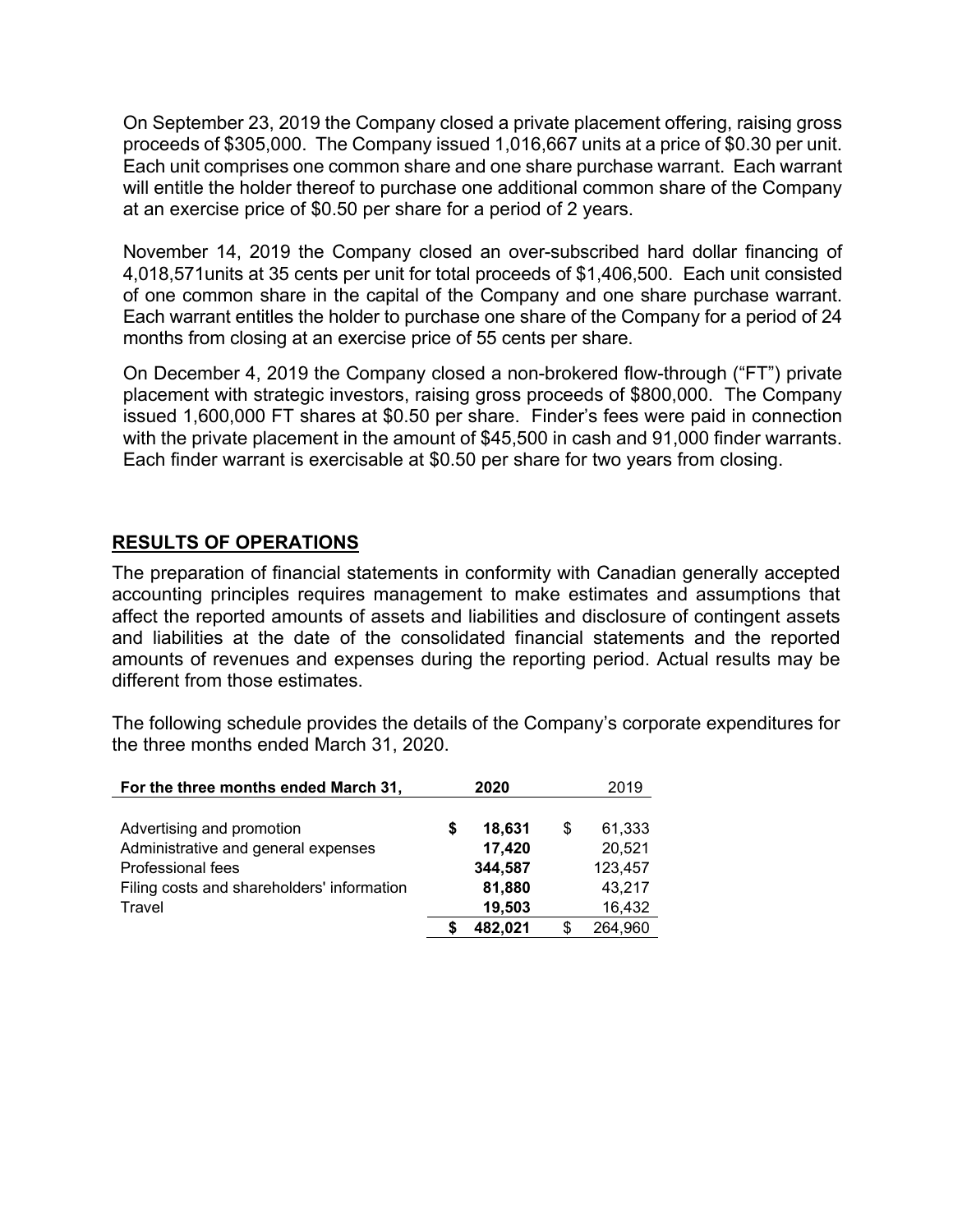The following schedule provides the details of the Company's exploration expenditures for the three months ended March 31, 2020.

| For the three months ended March 31, | 2020         | 2019          |
|--------------------------------------|--------------|---------------|
|                                      |              |               |
| Assaying and testing                 | \$<br>77,729 | \$<br>46,136  |
| Depreciation                         | 18,333       | 7,884         |
| Drilling                             | 205,335      | 65,445        |
| Equipment                            | 97,494       | 132,756       |
| <b>Facility expenses</b>             | 64,070       | 94,989        |
| Feasibility and scoping              |              | 93,418        |
| Geology and geophysics               | 97,526       | 23,494        |
| Labour                               | 105,658      | 68,575        |
| Project management and engineering   | 258,533      | 61,292        |
| Taxes, permits and licensing         | 8,816        | 7,554         |
| Travel                               | 343          |               |
|                                      | 933,837      | \$<br>601,543 |

# **Summary of Quarterly Results**

The following table sets forth selected financial information for each of the most recently completed quarters

|                   | Mar 31<br>2020 | Dec 31.<br>2019 | Sep 30,<br>2019          | Jun 30.<br>2019 | Mar 31.<br>2019          | Dec 31.<br>2018 | Sep 30.<br>2018 | Jun 30,<br>2018          |
|-------------------|----------------|-----------------|--------------------------|-----------------|--------------------------|-----------------|-----------------|--------------------------|
| Revenue           | н.             |                 | $\overline{\phantom{a}}$ | н.              | $\overline{\phantom{0}}$ |                 |                 | $\overline{\phantom{0}}$ |
| Net (Profit) Loss | 1.468.565      | 2.825.830       | 760.352                  | 457.587         | 876.756                  | 2.322.823       | 2.215.317       | .580.353                 |
| Loss per share    | 0.02           | 0.03            | 0.01                     | 0.01            | 0.01                     | 0.03            | 0.03            | 0.02                     |